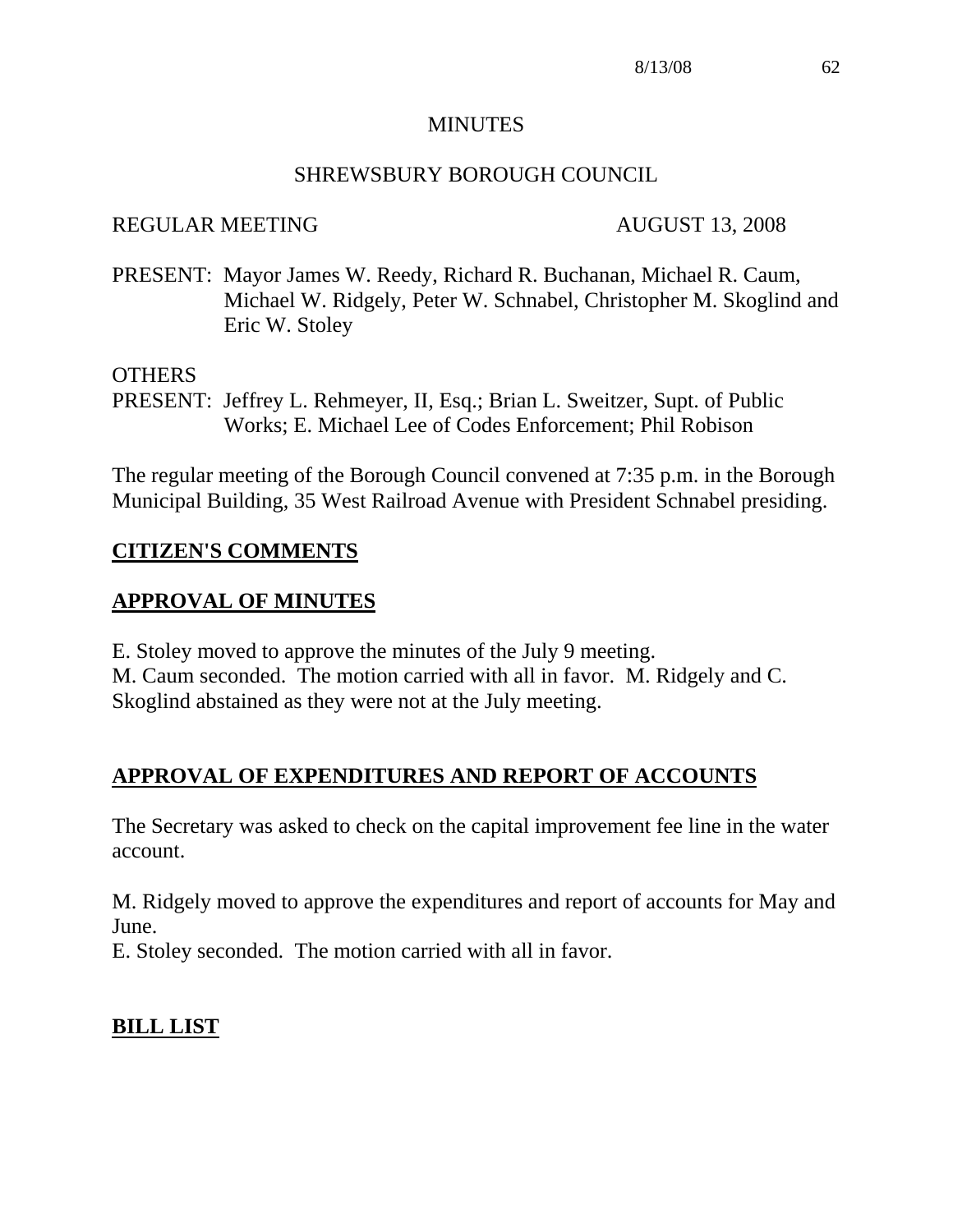The bill list for July was presented: General account: check numbers 9050 thru 9092; Water account: check numbers 4036 thru 4046; Sewer account: check numbers 3889 thru 3904; Highway Aid account: check numbers 771 and 772. It was noted that a check appeared in the sewer account payable to the Stewartstown Railroad. A right-of-way agreement requires an annual payment of \$222.00 but the Railroad stopped cashing the checks in 2004. There is new management at the Railroad and a check in the amount of \$1,110.00 was sent for the years 2004 through 2008. Annual payments will resume January, 2009.

M. Ridgely moved to approve the bill list for July. C. Skoglind seconded. The motion carried with all in favor.

# **SUBDIVISION AND LAND DEVELOPMENT BUSINESS**

## **Southern Regional Police Department**

Taken later.

# **Codes Enforcement** – E. Michael Lee

Mike was asked to check the number of temporary signs for home improvement and landscaping posted on North Main Street. The small cottage on North Main Street that sits close to the road will either be replaced or renovated. The property owner is working with Codes Enforcement. Mike stated he supplied sidewalk specification information to Sol. Rehmeyer.

# Sprinkler System at 39 East Forrest Avenue

A section of the sprinkler system at The Factory was removed between 1989 and 2000 and, as a result, the system doesn't work. The Borough office could not find where a waiver was granted but it was felt the system was disconnected as part of renovations from a prior permit. This was discovered during a fire call a few months ago. Mike has been working with Fire Chief Myers and the owners of the building. There is a working automatic-dial alarm in the building. Mike stated that if the future use changes, at that time, the owners can be made to upgrade the sprinkler system to get it working. We feel we have no teeth to force the upgrade now.

Mike stated that this is why he does the ADA inspections every two years. R. Buchanan arrived at 7:52 p.m.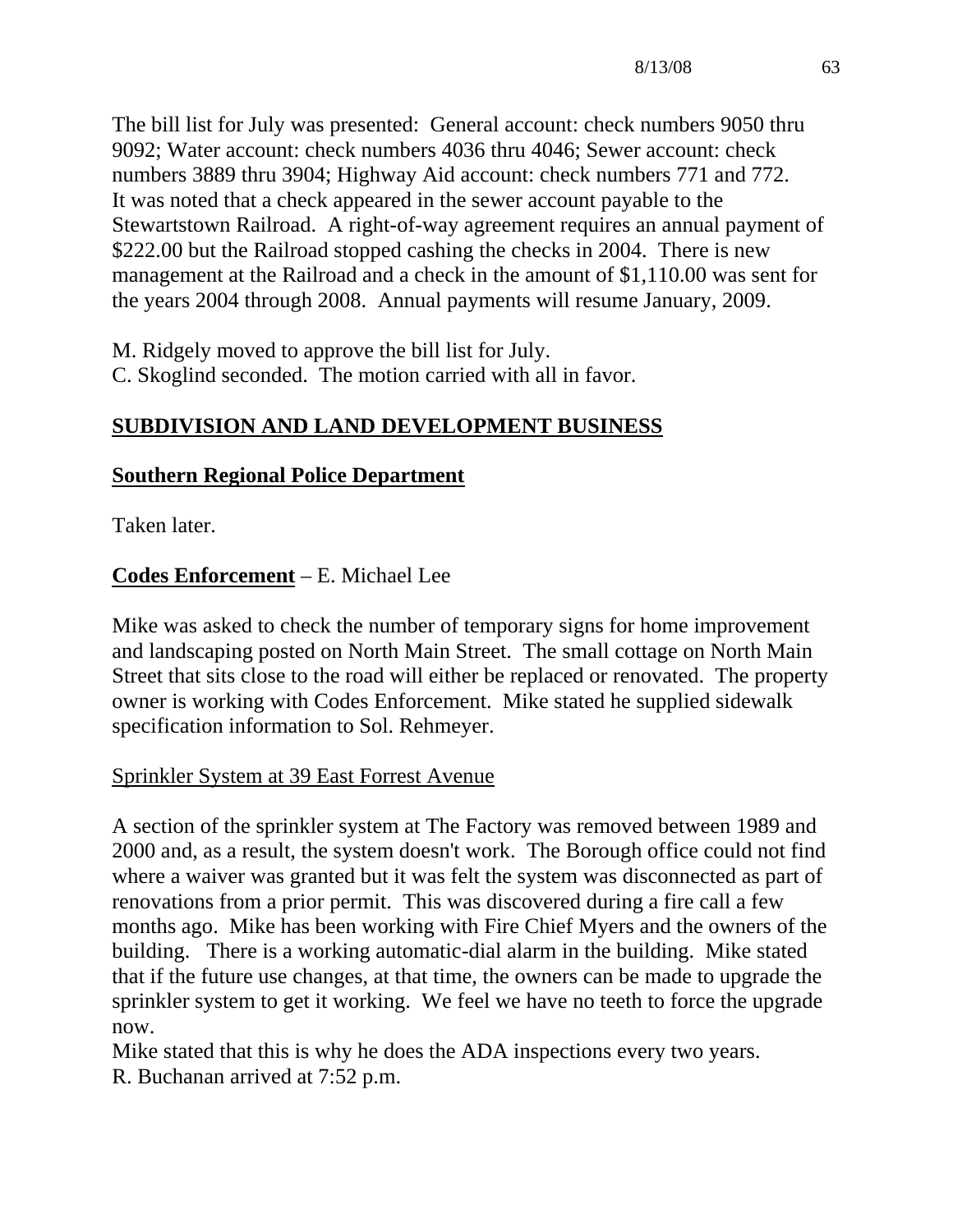## **Southern Regional Police** – Richard R. Buchanan

Buck stated there were few incidents at the carnivals. The Police Commission will soon be starting to work on the 2009 budget. Buck stated at one time last month, there were three incidents occurring at the same time and the State Police were called to handle the third incident. The new officer was hired and will be in training for six months.

# **Water & Sewer** – Richard R. Buchanan

## Proposed Treatment Plant in Tolna

Phil Robinson asked to meet with the Water and Sewer Committee to discuss the proposed sewer treatment plant. Phil stated a for-profit company that is PUC regulated is interested in building and owning the plant. Phil was asked to provide a list of municipalities where plants owned by this private company are located. The meeting will be held on September 4 at 7:30 p.m. Eng. Holley will be asked to attend. This will be a fact-finding meeting only.

#### Sewer Repair Bids

The following bids were received:

| Contractor                 | <b>Base Bid</b> | Alternate A<br>Excavation | Alternate B<br>Slip Lining |
|----------------------------|-----------------|---------------------------|----------------------------|
|                            |                 |                           |                            |
| <b>Gregory Contractors</b> |                 | \$139,442.00              |                            |
| Abel Reconst.              | \$144,805.17    | \$192,745.12              | \$58,496.97                |
| Mr. Rehab                  | \$110,759.00    |                           | \$29,366.50                |
| New Hope Liners            | \$148,784.00    |                           |                            |
| Insituform Tech.           | \$133,623.00    |                           | \$32,606.00                |
| Reynolds Inliner           | \$123,046.00    |                           |                            |
| <b>Tri-State Grouting</b>  | \$173,865.00    |                           | \$40,930.00                |
| InfraTech                  | \$162,077.25    |                           | \$54,380.25                |
| <b>AM Liner East</b>       | \$121,552.40    |                           | \$36,260.00                |
| Detraglia Excavating       |                 | \$151,802.80              |                            |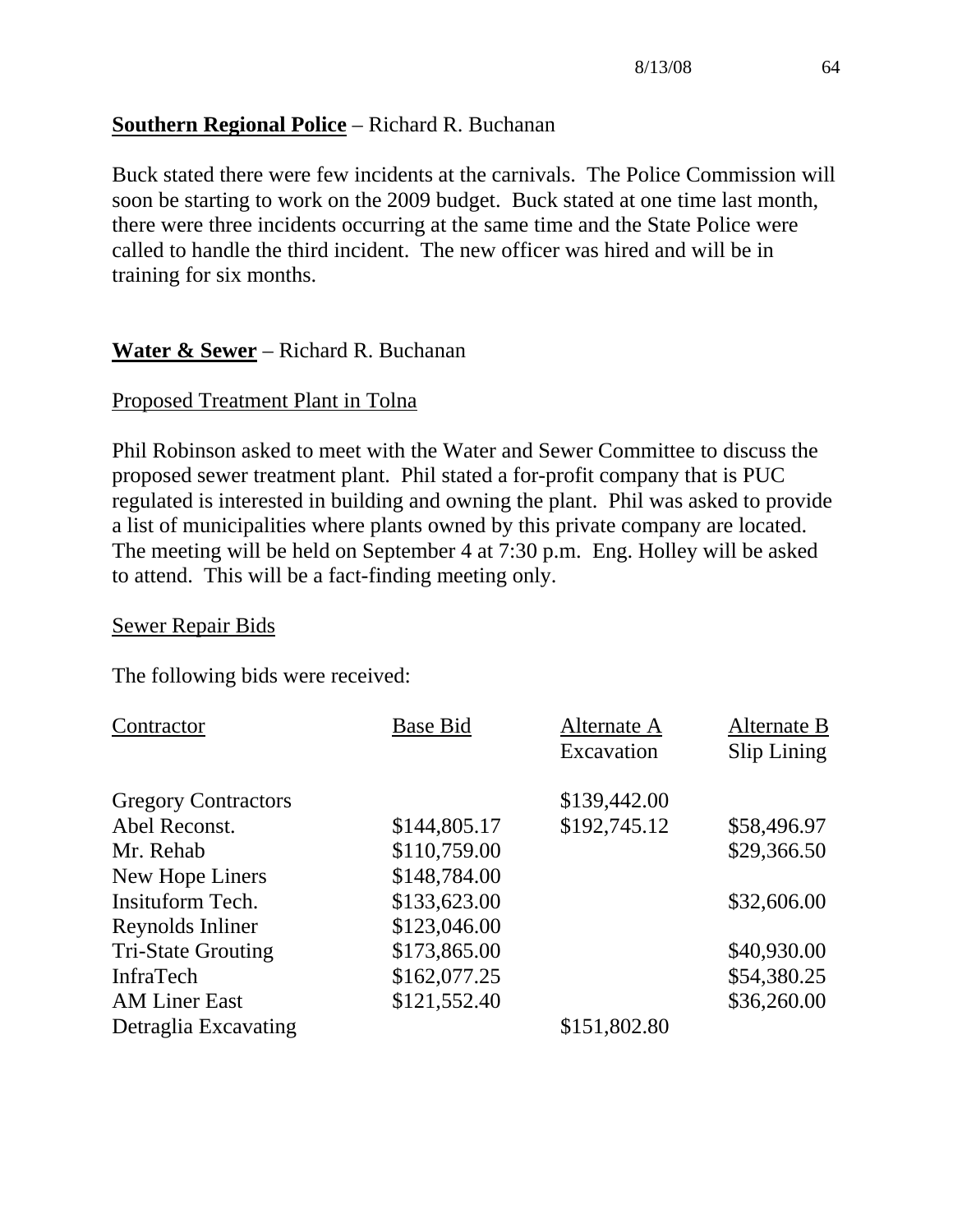B. Sweitzer stated another manhole repair and some other repairs were discovered after the bid was advertised so this work can be done on a per foot cost basis, as advertised.

E. Stoley moved to approve the base bid in the amount of \$110,759.00 and alternate B in the amount of \$29,366.50 of Mr. Rehab for a total of \$140,125.50 with additional funds for the additional per-foot work with the total project not to exceed \$160,000.00.

R. Buchanan seconded. The motion carried with all in favor.

Roll call vote:

| <b>Buchanan</b> | yes, in favor |
|-----------------|---------------|
| Caum            | yes, in favor |
| Ridgely         | yes, in favor |
| Skoglind        | yes, in favor |
| Stoley          | yes, in favor |
| Schnabel        | yes, in favor |

## Storm Water South Branch Act 167 Project

The guidelines for addressing creek problems are changing and we will need to amend our ordinance that incorporates the guidelines. Codes Enforcement will be given a copy of the handout as it could requirement setback changes, depending on the size of the building.

## Extend Water Line on North Main Street

B. Sweitzer was asked to extend our water line on North Main Street to the point where it could connect with the York Water Company's line in the event of an emergency.

# **Public Roads & Lighting** – Christopher M. Skoglind

## Crack Sealing

South Highland Drive, Northbrook Lane and several other streets should be crack sealed before winter. The Public Works Department can rent the crack sealing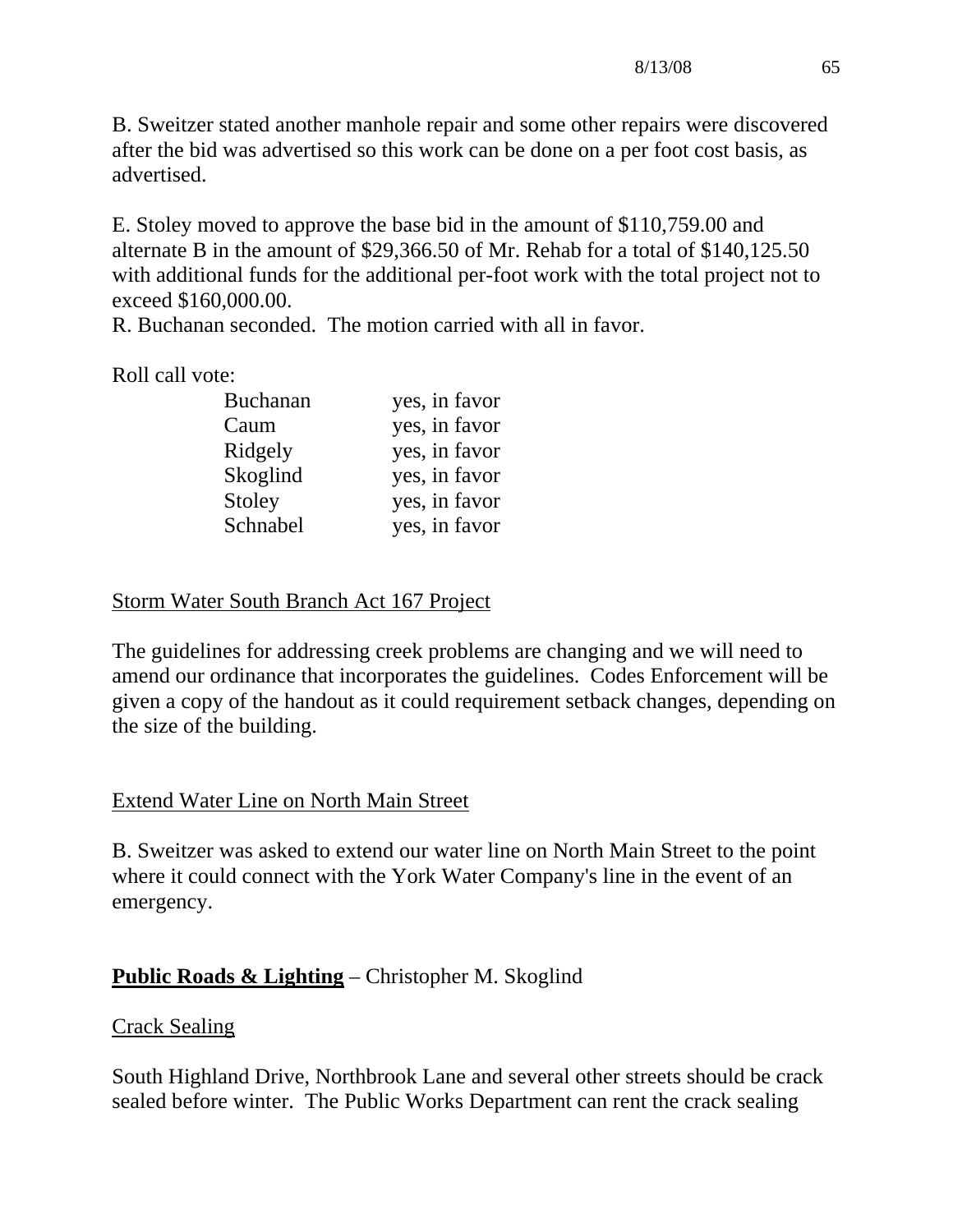machine from Shrewsbury Township which means the Borough can do more work for the money by doing the work in-house.

C. Skoglind moved to approve the amount of \$4,000.00 to do the crack sealing inhouse.

E. Stoley seconded. The motion carried with all in favor.

## Valley View Grove Street Adoption

Cornerstone Development has asked the Borough to adopt Tree Hollow Drive and Hazelnut Court. The deadline for PennDOT Liquid Fuels is September 1. The streets will not be adopted but the Borough will plow and cinder the streets this winter under the same arrangement as the last two years. Sol. Rehmeyer was asked to prepare a new agreement.

## Lutheran Home Signage

The Home is requesting a "Hidden Entrance" sign on South Main Street to help alleviate a traffic problem for residents traveling south and turning into Bollinger Drive. The Home was advised they should hire a traffic engineer to address the problem. The sign would be placed within the Borough line but the driveway is in the Township. The Lutheran Home offered to pay for the sign.

M. Caum moved that if the Borough is the proper entity to request a sign, that we request PennDOT do a study to see if the sign is warranted. R. Buchanan seconded. The motion carried with all in favor.

## **Public Lands & Buildings and Finance** – Michael W. Ridgely

#### 2007 Audit

M. Ridgely stated that he, C. Skoglind and C. Bosley met with the auditor prior to the meeting to review the 2007 audit report. The audit was clean with just a few minor recommendations.

## **ENGINEER'S REPORT**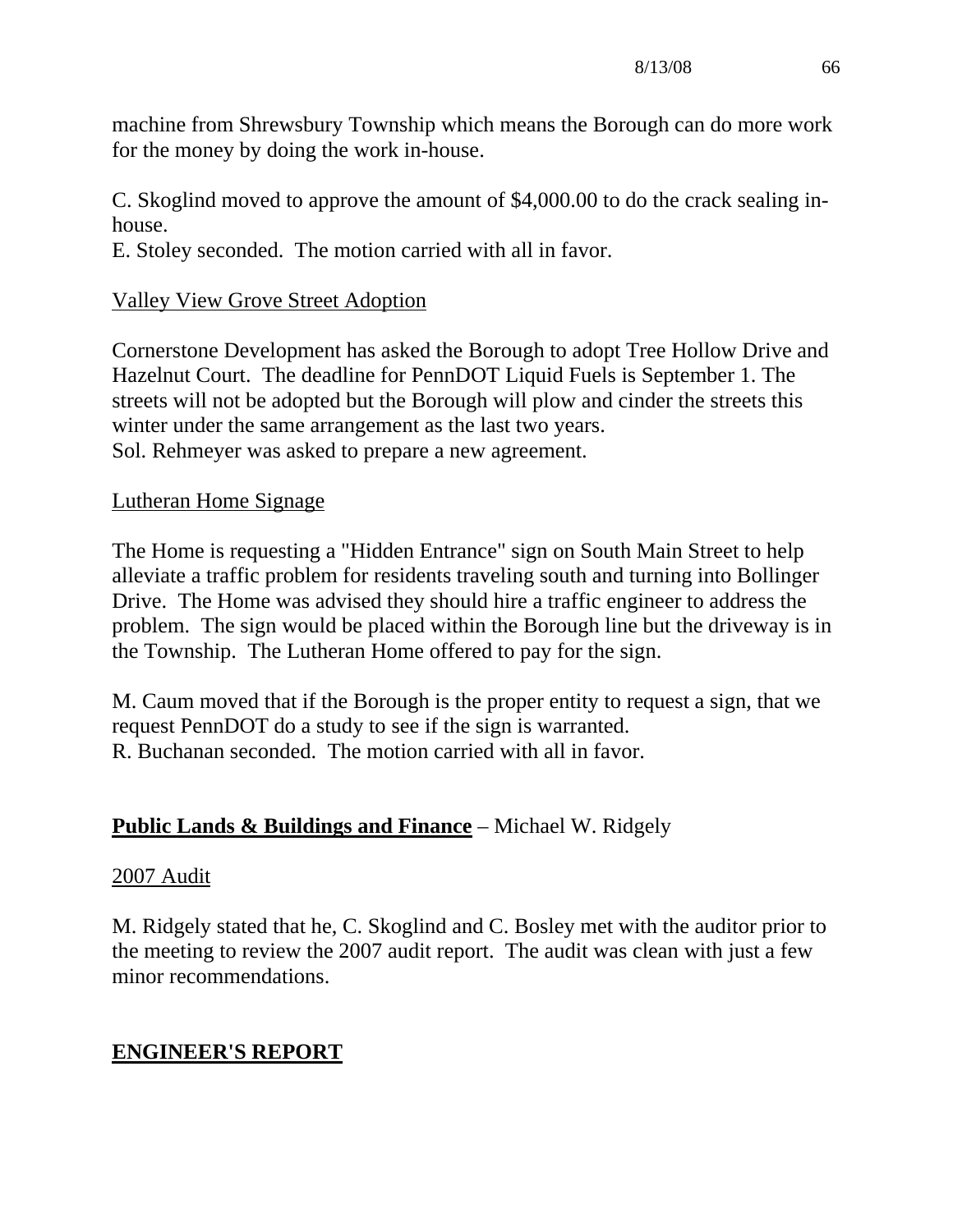# **SOLICITOR'S REPORT**

## Zoning Ordinance Amendment Setbacks

E. Stoley moved to authorize Sol. Rehmeyer to advertise the ordinance to amend section 400.5 for adoption at the September meeting. M. Caum and M. Ridgely seconded. The motion carried with all in favor.

Ordinance #2008-2 Intergovernmental Cooperative Planning Agreement for Comprehensive Plan

- E. Stoley moved to adopt Ordinance 2008-2.
- C. Skoglind seconded. The motion carried with all in favor.

## Refuse Bid Specifications

The refuse bid documents will be advertised for opening at the September meeting in case we need to re-advertise. The escalator clause for the fuel surcharge will be removed.

#### Sidewalk Ordinance

Sol. Rehmeyer prepared a draft ordinance for review.

#### Michael Eagan, 380 North Main Street

The York County Court of Common Pleas upheld the Zoning Hearing Board's decision.

#### PennDOT Rest Stop EDUs

Sol. Rehmeyer was asked to send a follow-up letter to PennDOT.

#### Grim's Glass and Plastics

Mr. Miller brought his account current through April 29 but has not sent a payment for May, June, and July.

## **Public Safety, Welfare and Personnel** – Michael R. Caum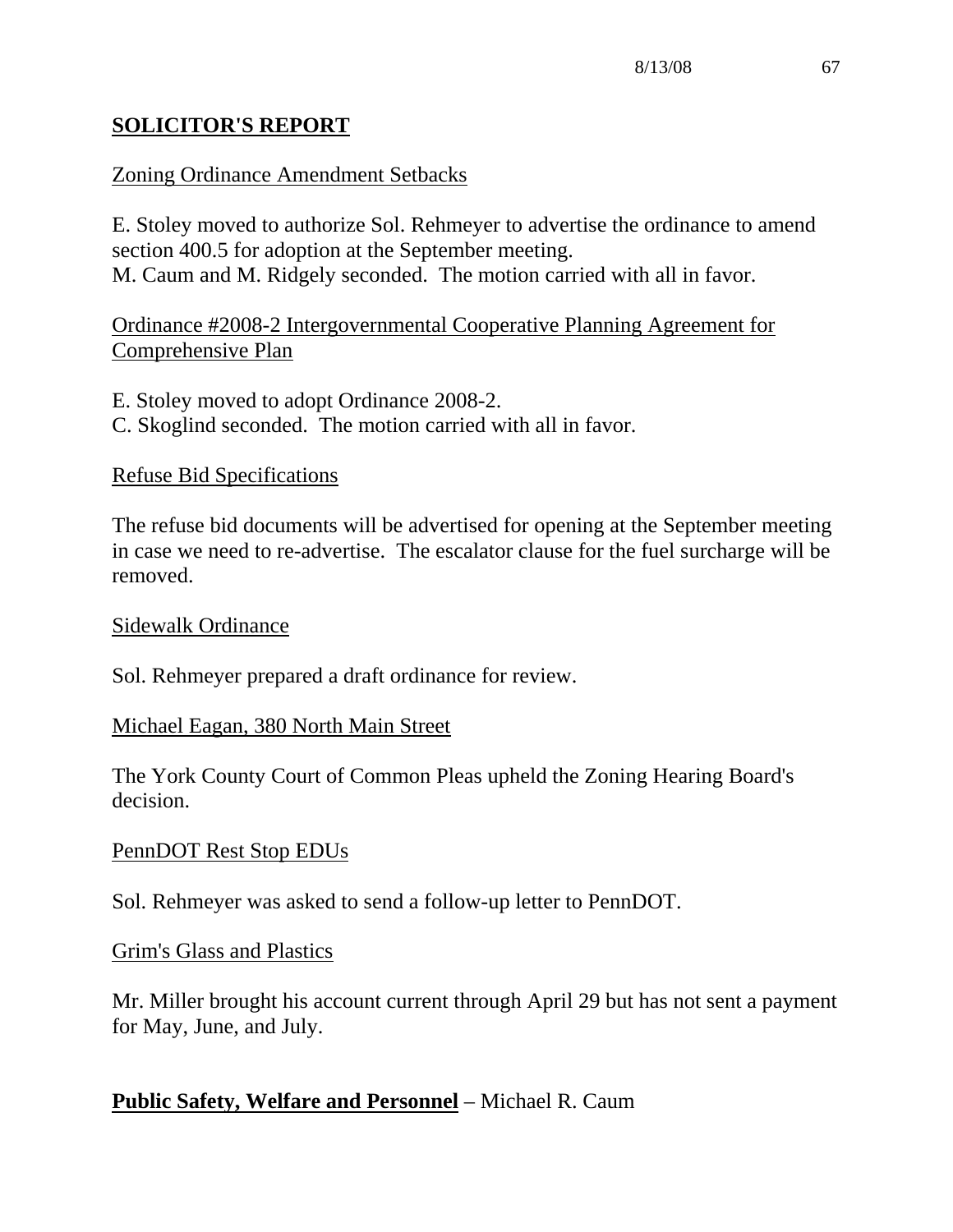## Personnel Meetings

Personnel meetings will be held on September 23 at 7:00 p.m.

# **Secretary's Report** – Cindy L. Bosley

# Verizon DSL

Robert Williams has volunteered to be the aggregator to try to bring DSL into the Borough.

# **Newsletter**

The Secretary has had a request from a civic organization about putting upcoming events in the Borough's newsletter; do we want to open the newsletter up to churches, civil groups, scouts, etc.? Council felt the newsletter is for Borough and fire company information only.

# FEMA Training

The Borough employees will be taking the NIMS 800 course.

# **York Area Tax Bureau**

# **Subdivision, Land Development and Zoning** – Eric W. Stoley

# Valley View Grove

Cornerstone Development asked for the release of the final \$5,000.00 being held for the reseeding around the pond. Eng. Lipinski called the Secretary to report the seeding was done but not established as yet. The bond will not be released.

# **Planning Commission** – Eric W. Stoley